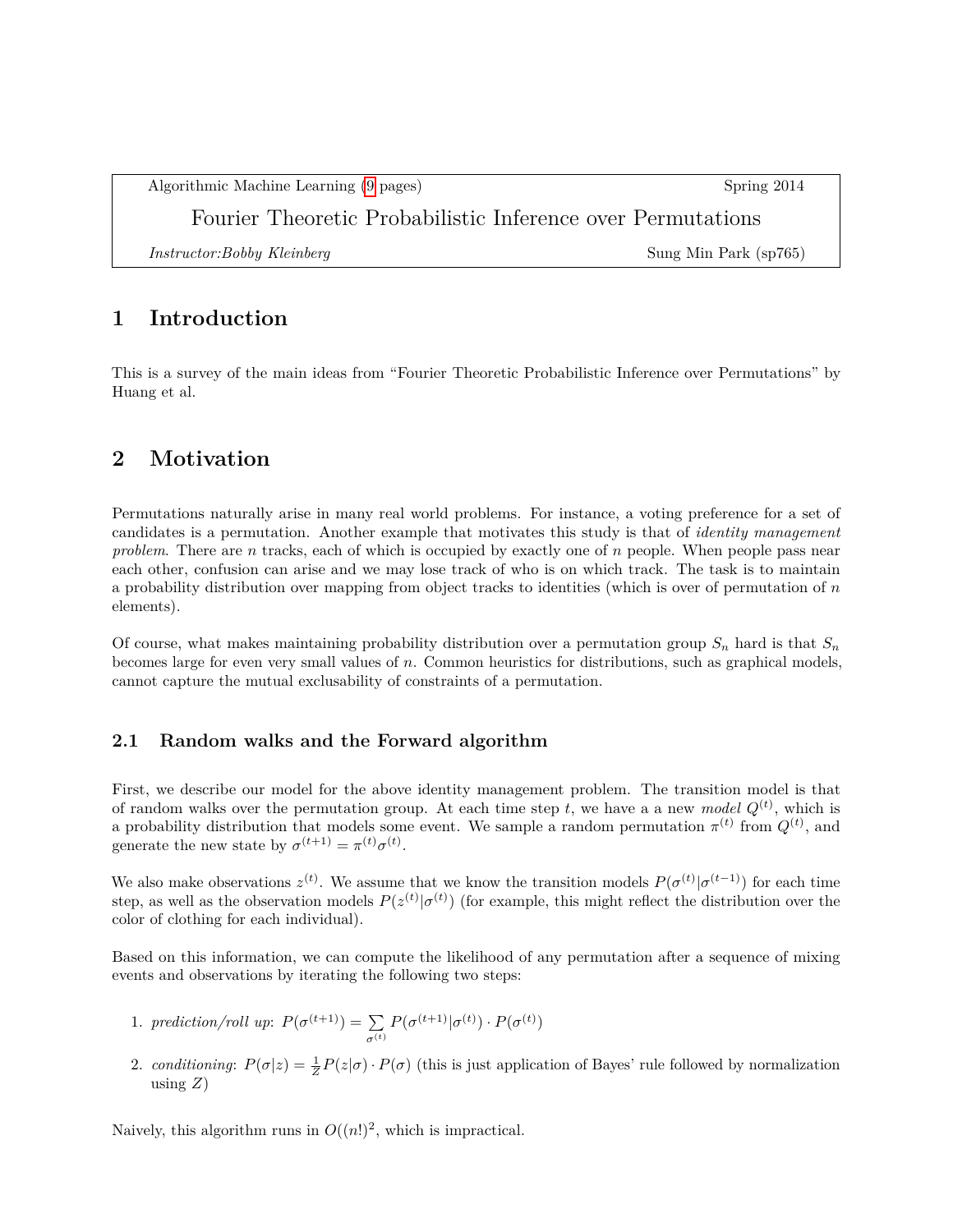## **3 Fourier Transform on Finite Groups**

Their first goal is to find a way to more compactly represent distributions over permutations (a distribution is just a function from the permutation group to the reals).

Recall that the familiar Fourier transform is used to decompose a function whose domain is the real line into a spectrum of frequencies. Often, the advantage of representing the function in the frequency domain is that most of the energy of the function is concentrated in a few low order frequencies; hence, we can approximate the function well by keeping track of a fewer number of coefficients.

There is a group theoretic generalization, which look at functions whose domain is a group *G*. The hope is that we can represent the probability distribution on *G* more compactly if we could somehow do the analog of Fourier transform on the real line. But first, we must introduce some concepts from representation theory.

### **3.1 Group Representation**

A **representation** of a group *G* on a vector space *V* over a field *K* is a homomorphism  $\rho: G \to GL(V)$ , i.e.  $\forall \sigma_1, \sigma_2 \in G, \rho(\sigma_1 \sigma_2) = \rho(\sigma_1) \cdot \rho(\sigma_2)$ .  $GL(V)$  is the general linear group, the group of all bijective linear transformations  $V \to V$ , with functional composition as group operation. For our purposes, we focus on the case where *V* has finite dimension  $d_{\rho}$ , so  $GL(V)$  is the set of invertible  $d_{\rho} \times d_{\rho}$  matrices.  $d_{\rho}$  is called the *degree* of the representation.

We focus most of our discussion on the finite group  $S_n$ . A few examples of representation on  $S_n$ :

- 1. The trivial representation  $\rho_{(n)}$  maps each element of the symmetric group to 1. While this representation may not not so interesting or useful, it will later play its role later.
- 2. The first-order permutation representation  $\tau_{(n-1,1)}$ , given by the matrix  $[\tau_{(n-1,1)}(\sigma)]_{ij} = \mathbb{1}\{\sigma(j) = i\}.$ The images are the familiar  $n \times n$  permutation matrices.
- 3. The alternating representation of  $S_n$ ,  $\rho_{(1,...,1)}$ , which maps  $\sigma$  to  $+1$  if  $\sigma$  can be written as the composition of an even number of transpositions, and −1 otherwise.

In the above example  $\rho$  indicates that that the representation is *irreducible*, whereas  $\tau$  indicates that it is not. We define *irreducibility* below.

#### **Irreducible representations**

A linear subspace  $W \subset V$  is called *G***-invariant** if  $gw \in W \ \forall g \in G, \forall w \in W$ . The restriction of  $\rho$  to a *G*-invariant subspace is called a **subrepresentation**. A representation  $\rho$  is said to be **irreducible** if it has only trivial subrepresentations (subrepresentations based on trivial subspaces, *V* and {0}). Otherwise, the representation is **reducible** and can be factored into a direct sum of irreducible representations. The direct sum of two representations  $\rho_1$  and  $\rho_2$  is a new representation defined as:

$$
\rho_1 \oplus \rho_2(\sigma) \triangleq \left( \begin{array}{cc} \rho_1(\sigma) & 0 \\ 0 & \rho_2(\sigma) \end{array} \right)
$$

For a finite group, there are only a finite number of irreducible representation up to equivalence. That is, for any representation  $\tau$ , there  $\exists$  a matrix *C* s.t.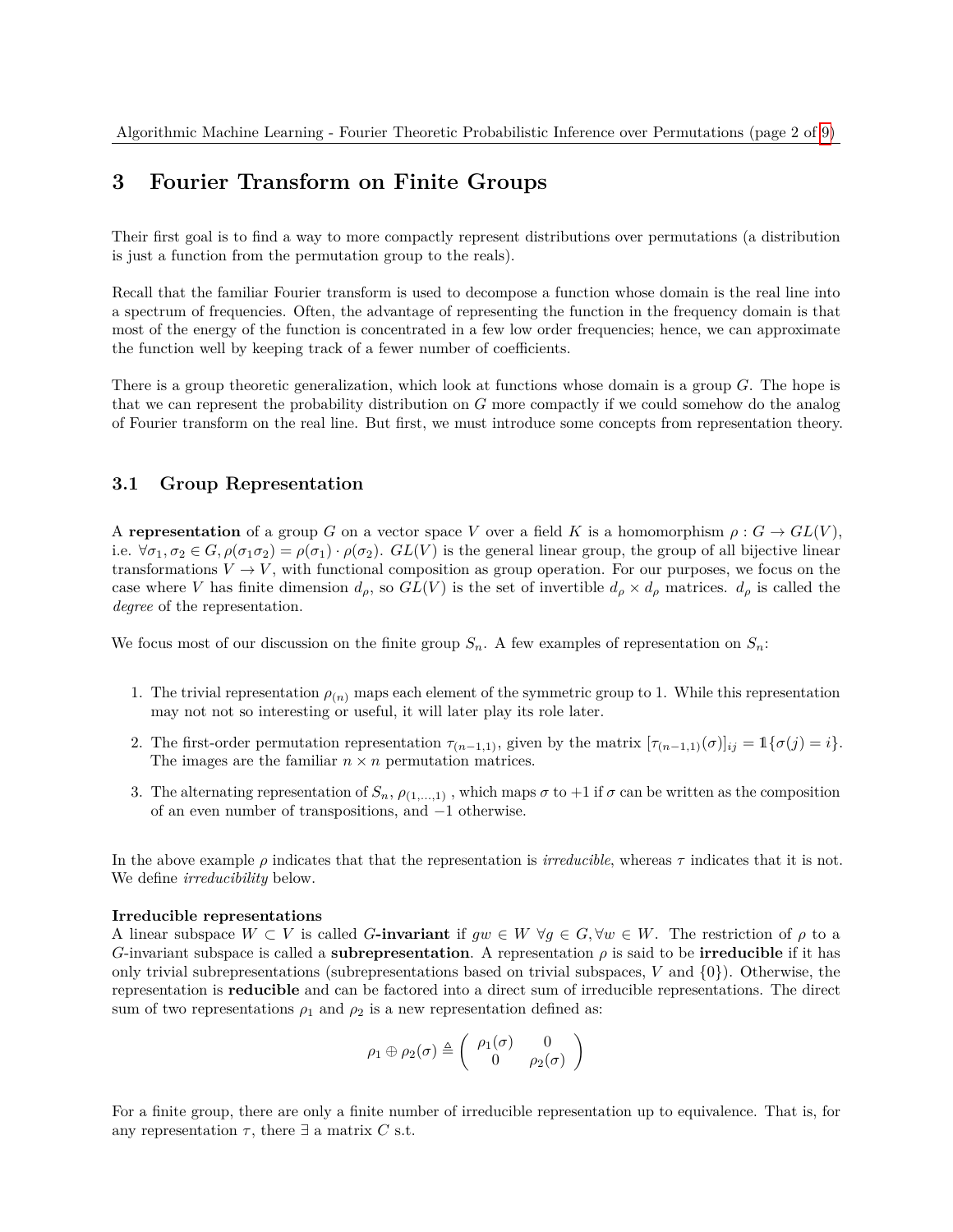$$
C^{-1}\cdot \tau(\sigma)\cdot C=\bigoplus_{\rho\in \Gamma}\bigoplus_{j=1}^{z_\rho}\rho
$$

where  $\Gamma$  is the set of all distinct irreducible representations of group *G*, and  $z_\rho$  is the number of times  $\rho$ appears in the direct sum. *C* is sometimes referred to as a *similarity transform*.

We leave it as an exercise to the reader to decompose  $\rho_{(2,1)}$  from our example into a direct sum of two irreducible representations.

Now, we explain the reason for the subscripts in the represenations above.

### **3.2 Ferrer's diagrams**

The subscript in the above representations stands for a partition. A *partition* of *n* is a tuple of positive integers  $(\lambda_1, ..., \lambda_\ell)$  that sum to *n*. For convenience, assume  $\lambda_1 \geq ... \geq \lambda_\ell$ .

We will find it useful to visualize a partition using a *Ferrer's diagram*. For example, for partitions of *n* = 5,

$$
(5), (4,1), (3,2), (3,1,1), (2,2,1), (2,1,1,1) (1,1,1,1,1)
$$

their respective Ferrers diagrams are



Paritions of *n* form a partial order given the following dominance ordering:  $\lambda \geq \mu$  if for each *i*,  $\sum_{i=1}^{i}$  $\sum_{k=1}^i \lambda_k \geq \sum_{k=1}^i$  $\sum_{k=1}$   $\mu_k$ . This order will become useful later when we consider the Fourier transform. The ordering for  $n = 6$  is shown as an example: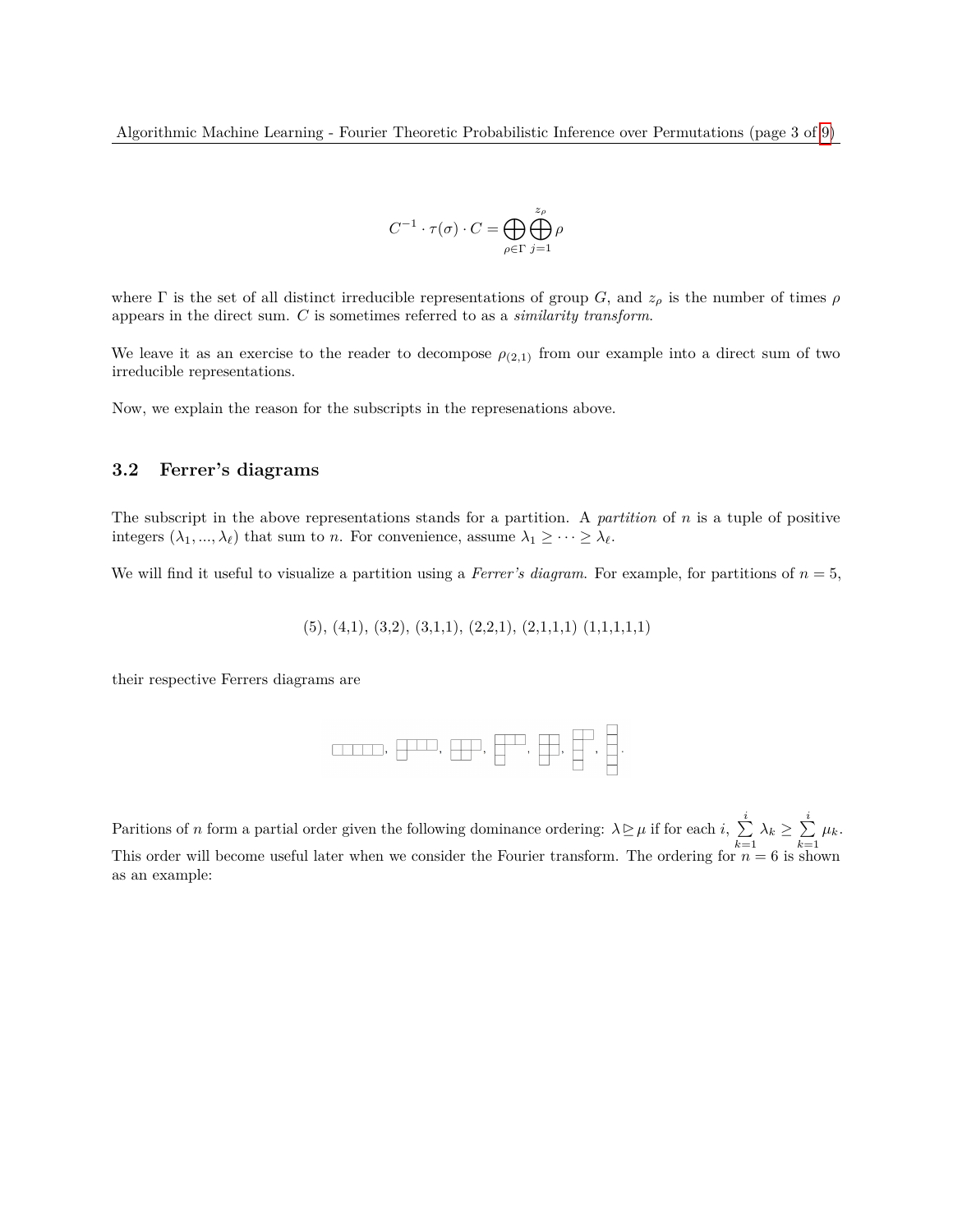Algorithmic Machine Learning - Fourier Theoretic Probabilistic Inference over Permutations (page 4 of [9\)](#page-8-0)



A *Young tabloid* is an assignment of numbers 1*, ..., n* to the boxes of a Ferrers diagram; each row is considered an unordered set. A variation where each row is an ordered tuple is called a *Young tableaux*. A *Young tableaux* is *standard* if its entries are increasing to the right along rows and down columns.

These combinatorial objects are useful for the following reason: Every irreducible representation of  $S_n$ corresponds to some partition of *n*. There is in fact an algorithm to compute the irreducible representation corresponding to a given partition; this makes use of standard Young tableaux for the given partition. The idea of the algorithm is to first compute the irreducible representation at adjacent transpositions  $\frac{1}{1}$  $\frac{1}{1}$  $\frac{1}{1}$ ; as every permutation is a composition of adjacent transpositions, we can then simply multiply the corresponding representation matrices since representation is homomorphic.

#### **3.3 Fourier transform**

We are now ready to define the Fourier transform on a finite group. We define the Fourier transform of  $f: G \to \mathbb{R}$  at the representation  $\rho$  to be

$$
\hat{f}_{\rho} = \sum_{\sigma} f(\sigma) \rho(\sigma)
$$

Note that now a Fourier transform coefficient is not necessarily a single number, but rather a matrix.

Just like on the real line, the value of *f* at any element of *G* can be represented using the Fourier transform coefficients as follows:

$$
f(\sigma) = \frac{1}{|G|} \sum_{\lambda} d_{\rho_{\lambda}} Tr[\hat{f}_{\rho_{\lambda}}^T \cdot \rho_{\lambda}(\sigma)]
$$

where  $\lambda$  indexes over the collection of all irreducibles of  $G$ .

We revisit some of our examples of representation earlier to give some intuition of what the coefficients represent:

<span id="page-3-0"></span><sup>1</sup>For more details, see Appendix B of the paper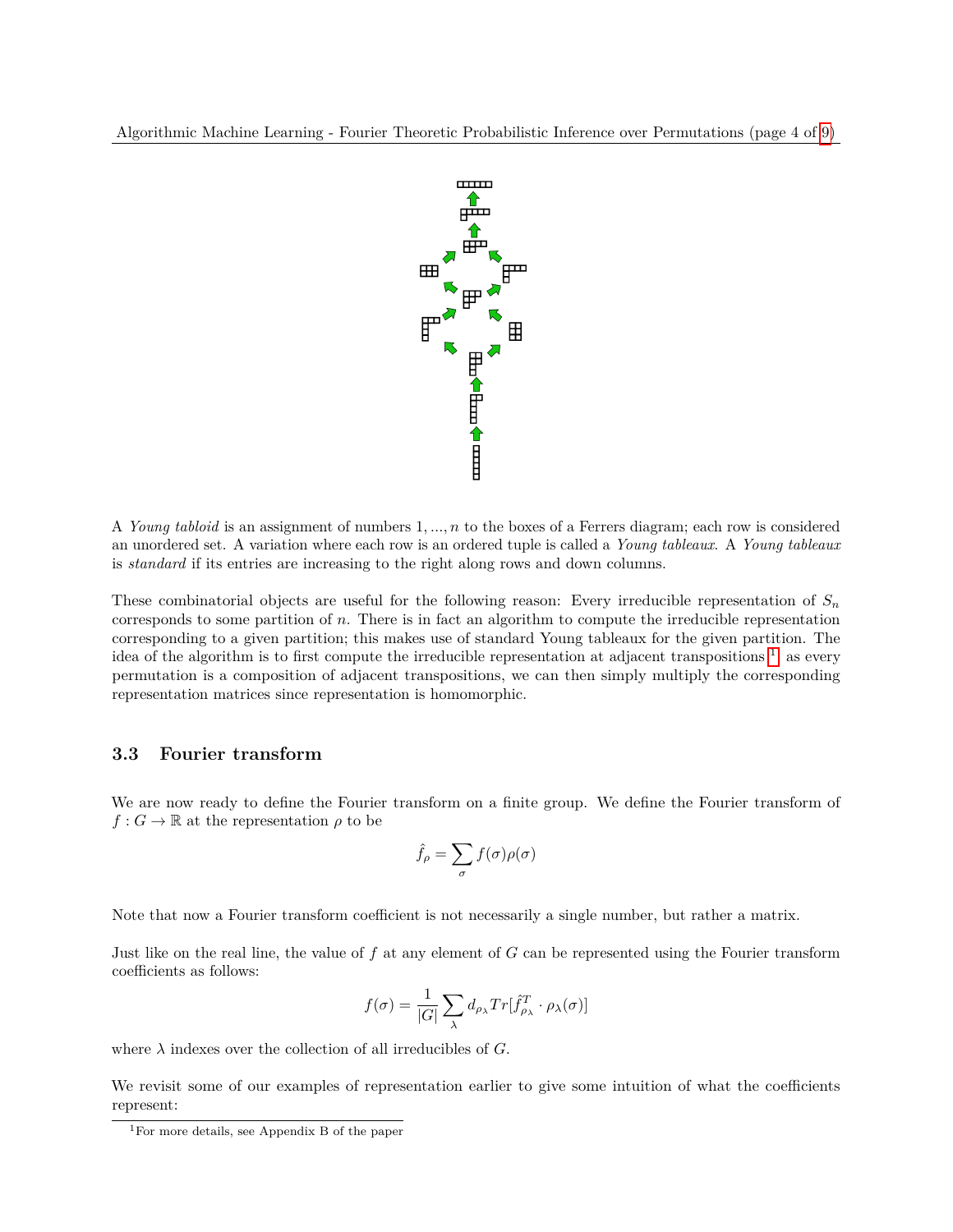1. The trivial representation  $\rho_{(n)}$  corresponds to the constant basis function. Recall that for functions on the real line the Fourier transform at the zero frequency gives the DC component of a signal. The analog here is that the Fourier transform of *f* at the trivial representation  $\rho_{(n)}$  is  $\hat{f}_{\rho_{(n)}} = \sum$  $\sum_{\sigma} f(\sigma)$ . If *f* 

is a probability distribution, then  $\hat{f}_{\rho(n)} = 1$ .

2. The first-order permutation representation  $\tau_{(n-1,1)}$  has the following Fourier transform:

$$
[\hat{f}_{\tau_{(n-1,1)}}]_{ij} = \sum_{\sigma \in S_n} f(\sigma) [\tau_{(n-1,1)}]_{ij} = \sum_{\sigma \in S_n} \mathbb{1} \{ \sigma(j) = i \} = \sum_{\sigma : \sigma(j) = i} f(\sigma)
$$

The (*i, j*)-th element of the transform is the marginal probability that a random permutation drawn from the original distribution maps element *j* to *i*. (and maps the other  $n-1$  elements to among them, but this is redundant since permutation is bijective)

Similarly, if we consider representations  $\tau_{(n-2,2)}$ , corresponding to tabloids of shape  $\lambda = (n-2,2)$ , we can find second-order marginals such as the marginal probability that  $\{1, 2\}$  maps to  $\{2, 4\}$ . This particular example is *unordered*, but if we want to instead answer *ordered* questions such as what is the marginal probability that  $\{1\}$  maps to  $\{2\}$  and  $\{2\}$  maps to  $\{4\}$ , we can instead look at the representations corresponding to tabloids of shape  $\lambda = (n-2,1,1)$ . This can be visualized as follows:

$$
P\left(\sigma : \sigma\left(\left\{\frac{3|4|5|6|}{\frac{1}{2}}\right\}\right) = \left\{\frac{1}{\frac{1}{2}|3|5|6|}{\frac{1}{4}}\right\}\right)
$$

3. The representation  $\tau_{(1,...,1)}$  (note, this is *not* the alternating representation  $\rho_{(1,...,1)}$ ) exactly recovers the original probabilities  $P(\sigma)$ .

In general, Fourier coefficients of a representation  $\tau_\mu$  can be viewed as the marginal probabilities of Young tabloids of shape  $\lambda$ . Say that we fixed an ordering<sup>[2](#page-4-0)</sup> on the set of possible Young tabloids of shape  $\lambda$ ,  $\{t_1\}, \{t_2\}, \ldots$  and define the permutation representation  $\tau_\lambda(\sigma)$  as the following matrix:

$$
[\tau_{\lambda}(\sigma)]_{ij} = \begin{cases} 1 & \text{if } \sigma(\{t_j\}) = \{t_i\} \\ 0 & \text{if not} \end{cases}
$$

Then, if  $P(\sigma)$  is a probability distribution, then

$$
\left[\hat{P}_{\tau_{\lambda}}\right]_{ij} = \sum_{\sigma \in S_n} P(\sigma) [\tau_{\lambda}(\sigma)]_{ij}
$$

$$
= \sum_{\sigma : \sigma(\{t_j\}) = \{t_i\}} \sigma : \sigma(\{t_j\}) = \{t_i\})
$$

Hence, marginal probabilities corresponding to Young tabloids of shape  $\lambda$  are given by the Fourier transform at the representation *τλ*.

Now, it is often possible to reconstruct lower order marginals by summing over the appropriate higher order marginal probabilities, so there is some redudancy in the above representations  $\tau_{\lambda}$ . But we can construct a partially ordered set of representations so that  $\rho_{\lambda}$  captures all the information at the 'frequency'  $\lambda$  which was not already captured at lower frequency representations  $\rho_{\mu}$  where  $\mu \geq \lambda$  in the partial order given by the

<span id="page-4-0"></span><sup>&</sup>lt;sup>2</sup>It is unclear from the paper how one might define such an ordering that is useful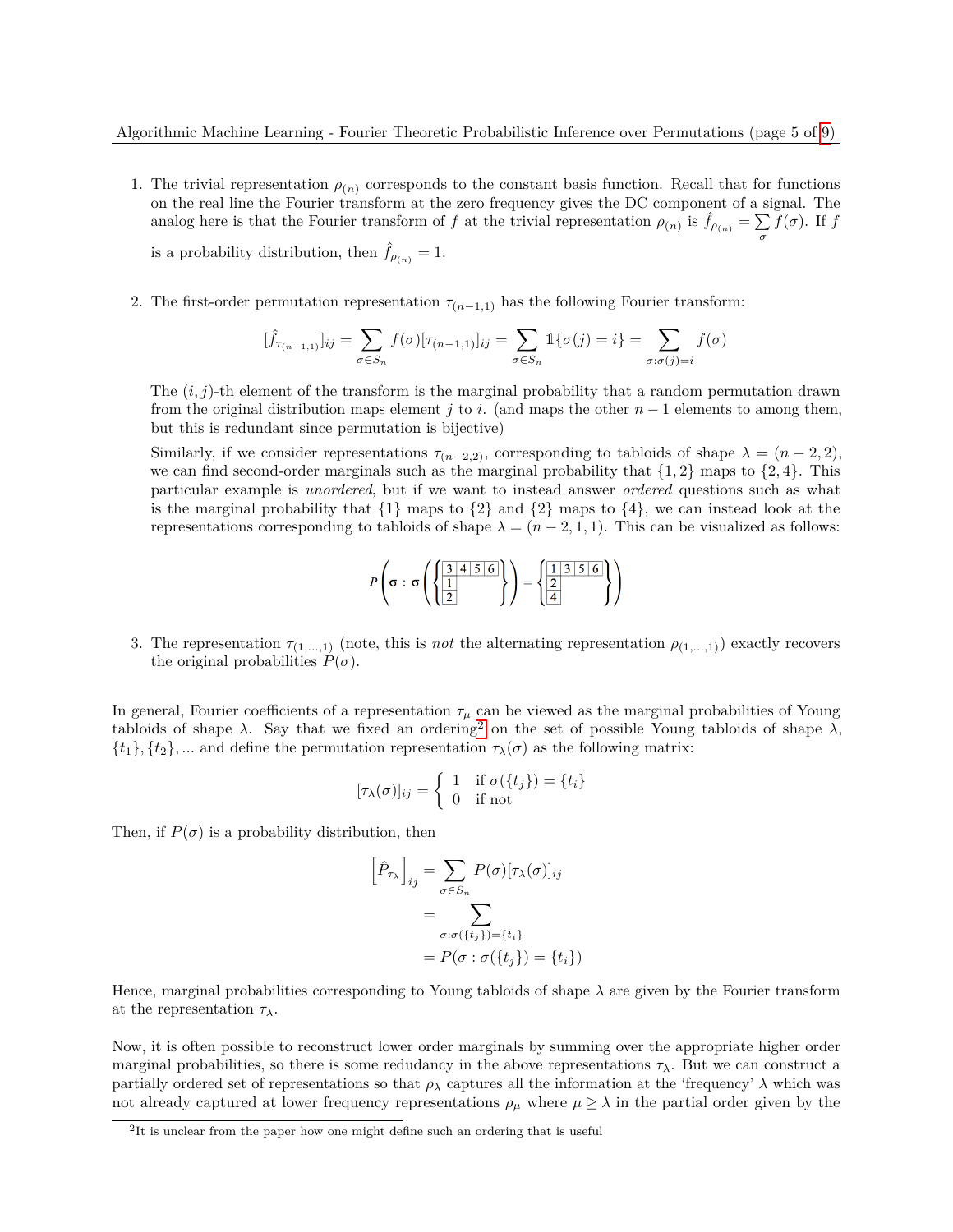dominance hierarchy. These representations *ρ<sup>λ</sup>* turn out to be exactly the irreducible representations of the group  $S_n$ .

This idea is precisely presented in the following:

**Theorem 1.** For each partition  $\lambda$  there exists a matrix  $C_{\lambda}$  s.t.  $C_{\lambda}^T \cdot \tau_{\lambda}(\sigma) \cdot C_{\lambda} = \bigoplus$ *µ*D*λ K*<sub>λμ</sub><br>
<del>Π</del>  $\bigoplus_{\ell=1}$   $\rho_{\mu}(\sigma)$ 

The multiplicities  $K_{\lambda\mu}$  are called the *Kostka numbers* and can be computed using Young's rule. It follows easily from the definition that we can compute the Fourier transform at  $\tau_{\lambda}$  as follows:

$$
\hat{f}_{\tau_{\lambda}} = C_{\lambda} \cdot \left[ \bigoplus_{\mu \lambda} \bigoplus_{\ell=1}^{K_{\lambda \mu}} \hat{f}_{\rho_{\mu}} \right] \cdot C_{\lambda}^{T}
$$

The dimensions of  $\rho_{\lambda}$  is polynomial for fixed *k*; roughly  $O(n^{2k})$  storage is required to maintain *k*th order marginals. Hence, it is possible to compactly summarize distributions over permutations by saving only the low-frequency terms of the Fourier transform.

### **4 Algorithms in the frequency domain**

We have found a way to compactly represent distributions over permutations in the Fourier domain. However, if we were to naively use inference algorithms, we would have to constantly transform the coefficients back and forth into the Fourier domain, and even with FFT, this is prohibitively expensive as the transform runs in  $O(n! \log n!)$ .

We revisit the forward algorithm from section 1, but this time we express its operations entirely in the frequency domain, which will allow us to avoid the above transformation cost.

### **4.1 Prediction/Rollup**

The prediction/rollup step can be rewritten as a convolution<sup>[3](#page-5-0)</sup> of two distributions:

$$
P(\sigma^{(t+1)}) = \sum_{\sigma^{(t)}} P(\sigma^{(t+1)} | \sigma^{(t)}) \cdot P(\sigma^{(t)})
$$
  
= 
$$
\sum_{(\sigma^{(t)}, \pi^{(t)}) : \sigma^{(t+1)} = \pi^{(t)} \cdot \sigma^{(t)}} Q^{(t)}(\pi^{(t)}) \cdot P(\sigma^{(t)})
$$
  
= 
$$
\sum_{\sigma^{(t)}} Q^{(t)}(\sigma^{(t+1)})) \cdot P(\sigma^{(t)})
$$
  
= 
$$
[Q^{(t)} * P](\sigma^{(t+1)})
$$

where  $Q^{(t)} * P$  is defined as the convolution. By the convolution theorem,  $\widehat{[Q*P]}\rho = \widehat{Q}_{\rho} \cdot \widehat{P}_{\rho}$ , we can simply update  $\widehat{P}_{\rho}^{(t+1)} \leftarrow \widehat{Q}_{\rho}^{(t)} \cdot \widehat{P}_{\rho}^{(t)}$  in the Fourier domain.

<span id="page-5-0"></span><sup>3</sup>This is an extension of the familiar notion of convolutions, where addition and subtraction become function composition and inverse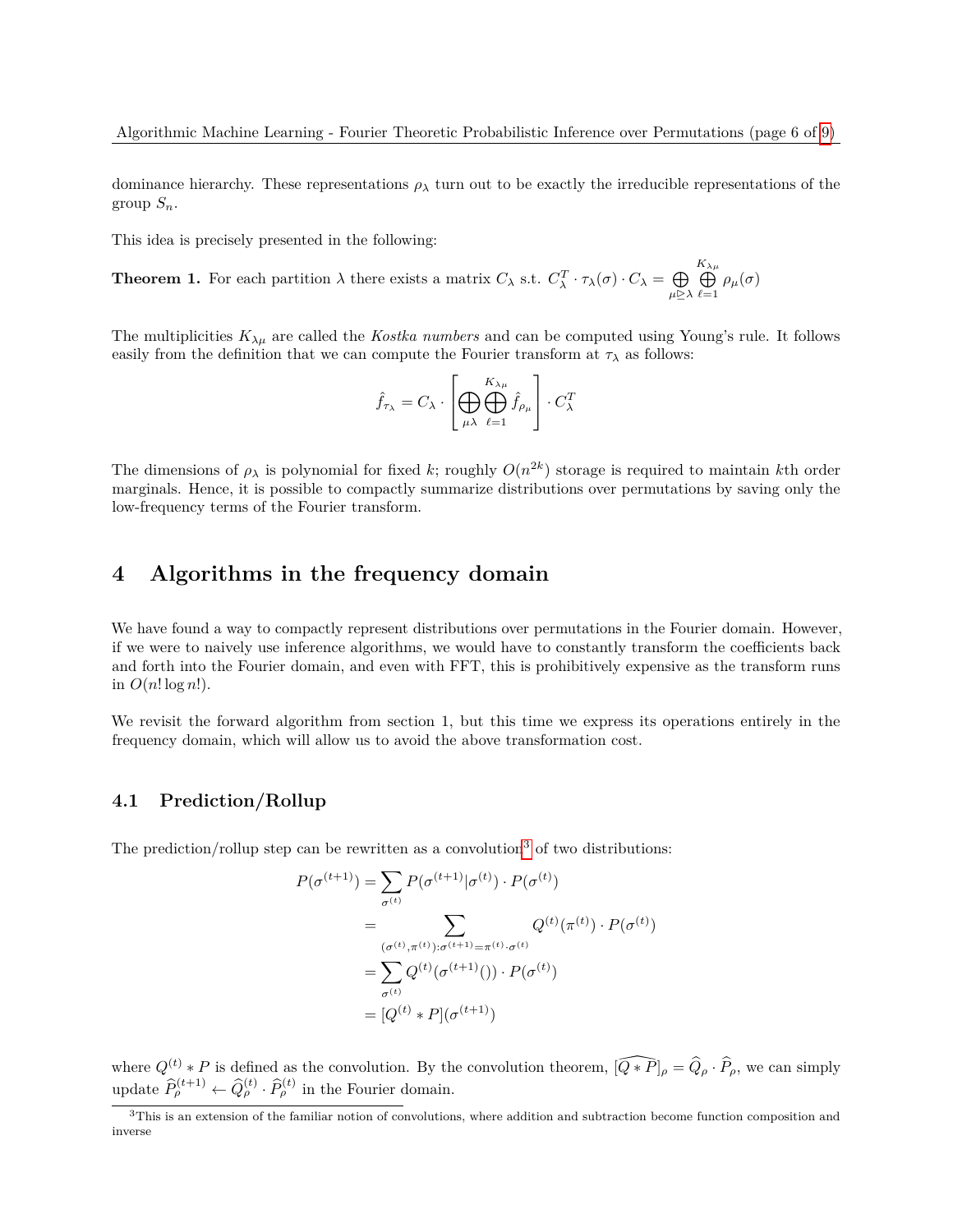#### **Computing transforms for particular models**

One reasonable question from an implementer's point of view is how we might compute the Fourier transforms for a given *Q*. Using the definition,  $Q_{\rho} = \sum_{\sigma} Q(\sigma) \cdot \rho(\sigma)$ . The concern is that in order to compute the transform at a representation, we have to sum over all elements of  $S_n$ ; this is exponential, and was in fact the very reason why we started studying this problem!

Luckily, for particular models Q we can more easily compute  $\hat{Q}_{\rho}$  without iterating over all elements of  $S_n$ . One common model is the *pairwise mixing model*, defined as

$$
Q_{ij}(\pi) = \begin{cases} r & \text{if } \pi = \varepsilon \\ 1 - r & \text{if } \pi = (i, j) \\ 0 & \text{if not} \end{cases}
$$

This models the event where elements *i* and *j* swap their identities with probability  $1 - r$ . The Fourier coefficient for  $\rho_{\lambda}$  is simply  $[Q_{ij}]_{\rho_{\lambda}} = rI + (1 - r)\rho_{\lambda}((i, j))$ . There are several other common models that arise in practice that the paper discusses.

One nice property of convolution operation is that it acts pointwise, meaning that the value of convolution of two distributions at an element is affected only by the corresponding values of each distribution at the element. This is nice because if we only keep the low-order transforms they will propagate only to those same levels; we say that the prediction/rollup operation does not increase the representational complexity.

### **4.2 Conditioning**

Unfortunately, we don't have this nice property for the conditioning step. To get an intuition for why, as an example consider the first-order marginal probabilities:

> $Pr(Alice is at Track 1 or Track 2) = 0.5$  $Pr(Bob is at Track 1 or Track 2) = 0.5$

If we then make the following first-order observation:

 $Pr(Cathy is at Track 1 or Track 2) = 1$ 

then we can infer that Alice and Bob cannot possibly both occupy Tracks 1 and 2. That is,

 $Pr({\text{Alice}, \text{Bob}} \text{ are on \text{Tracks } \{1, 2\}}) = 1$ 

After conditioning on the new observation, we are left with a second-order marginal despite that both the prior and likelihood functions were known up to first order. The example shows that conditioning can smear information from low-order Fourier coefficients to high-order coefficients.

Recall that the conditioning operations is:  $P(\sigma | z) = \frac{1}{Z} P(z | \sigma) \cdot P(\sigma)$ . In order to express this operation in the Fourier domain, we need to be able to translate the multiplication of two functions into the Fourier domain. The idea is to manipulate the function  $f(\sigma)g(\sigma)$  so that it looks like the result of an inverse Fourier transform. After some manipulations using Kronecker products of matrices, we arrive at the following result  $4$ 

<span id="page-6-0"></span> ${}^{4}$ For proof, see Proposition 10, p. 1024 of Huang et al.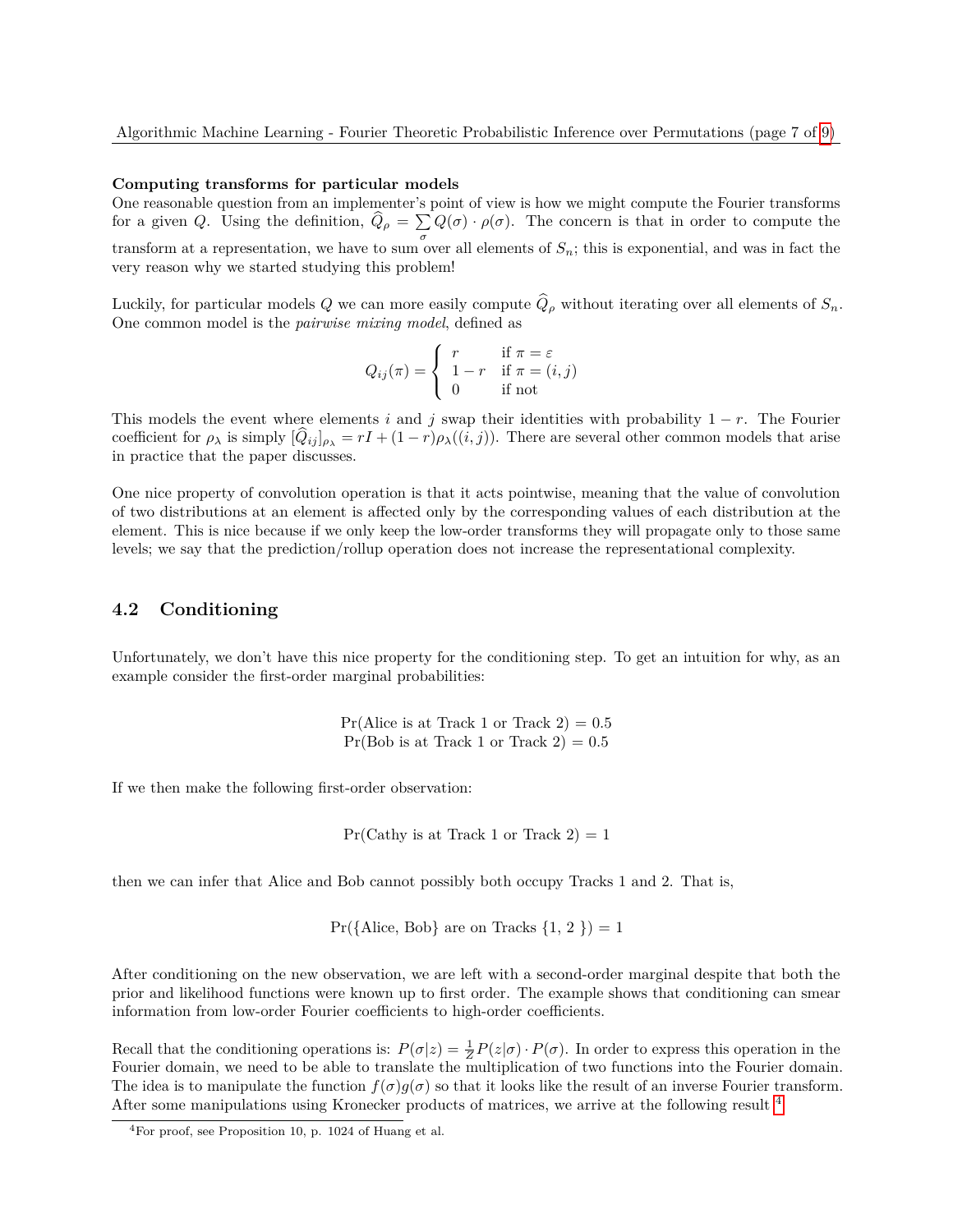**Theorem 2.** Let  $\hat{f}$ ,  $\hat{g}$  be the Fourier transforms of functions  $f$  and  $g$ , and for each ordered pair of irreducibles  $(\rho_{\lambda}, \rho_{\mu}),$  define  $A_{\lambda\mu} \stackrel{\simeq}{=} C_{\lambda\mu}^{-1} \cdot (\hat{f}_{\rho_{\mu}} \oplus \hat{g}_{\rho_{\mu}}) \cdot C_{\lambda\mu}.$  Here,  $C_{\lambda\mu}$  is a similarity transform s.t. for any  $\sigma \in G$ ,

$$
C_{\lambda\mu}^{-1}\cdot[\rho_{\lambda}\otimes\rho_{\mu}](\sigma)\cdot C_{\lambda\mu}=\bigoplus_{\nu\in\Gamma}\bigoplus_{\ell=1}^{z_{\lambda\mu\nu}}\rho_{\nu}(\sigma)
$$

Then, the Fourier transform of the pointwise product *fg* is:

$$
[\widehat{fg}]_{\rho_{\nu}} = \frac{1}{d_{\rho_{\nu}}|G|} \sum_{\lambda\mu} d_{\rho_{\lambda}} d_{\rho_{\mu}} \sum_{\ell=1}^{z_{\lambda\mu\nu}} A_{\lambda\mu}^{(v,\ell)}
$$

In order to apply the above theorem, we need to know  $z_{\lambda\mu\nu}$ , which are called the Clebsch-Gordan series, and the similarity transforms  $C_{\lambda\mu}$ , which are called the Clebsch-Gordan coefficients. There are no known analytical formulas for finding the entire Clebsch-Gordan series and coefficients. Luckily, we only need to compute them once for a particular group, and just store them in a look up table.

### **4.3 Bandlimiting and projection**

For efficiency, we can maintain the Fourier transform at a reduced set of coefficients during the above inference process. If the conditioning step introduces new higher order terms, we simply discard them; this is where error is introduced into the system. Empirical evidence shows that if the distribution is relatively 'smooth' most of its energy is stored in the low-order Fourier coefficients, so we don't accumulate much error.

One concern is that the Fourier transform we have at the end of the inference process might correspond to marginal probabilities that are inconsistent or even negative. Let us refer to the space of coefficients corresponding to consistent joint distributions as the *marginal polytope*.

In order to deal with this issue, after each conditioning step, we project the approximate distribution *f* to the nearest function in a relaxed marginal polytope. that is closest in the *L*<sup>2</sup> norm, by solving the following quadratic program:

$$
\begin{aligned} &\text{minimize} &&& \sum_{\lambda \in \Lambda} d_{\lambda} \text{Tr}\left[ (\hat{f} - \hat{f}^{proj})^T_{\rho_{\lambda}} (\hat{f} - \hat{f}^{proj})_{\rho_{\lambda}} \right] \\ &\text{subject to} &&&\left[ \hat{f}^{proj} \right]_{(n)} = 1 \\ &&&\left[ C_{\lambda^{MIN}} \cdot \left( \bigoplus_{\mu \unrhd \lambda^{MIN}} \bigoplus_{\ell=1}^{K_{\lambda^{MIN}}}\hat{f}^{proj}_{\rho_{\mu}} \right) \right]_{ij} \geq 0 \quad \forall (i,j) \end{aligned}
$$

The objective expresses the distance between our original function f and our projection  $f^{proj}$  in terms of their Fourier coefficients using the Plancherel Theorem. The first constraint requires that  $f^{proj}$  is a valid probability distribution (i.e. it sums to 1), and the second set of constraints states that  $\hat{f}^{proj}_{\rho_{\lambda}^{MIN}}$  has all nonnegative entries. From our discussion in section 3.3, this means that marginal probabilities are nonnegative.

Even after projection, there might not necessarily exist a joint probability distribution on  $S_n$  consistent with those marginals.